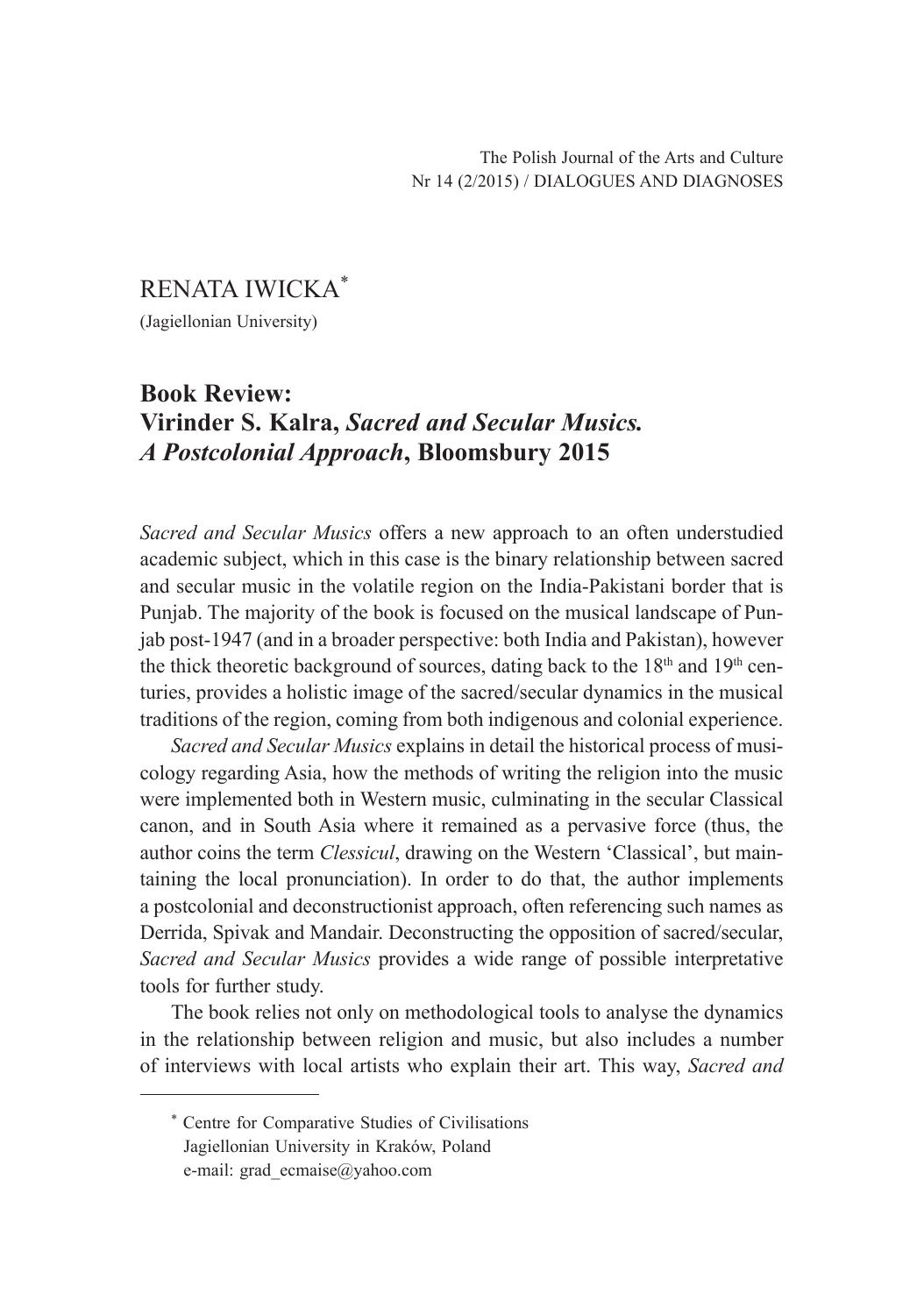*Secular Musics* gives also an insight into particular situations and subjects, explaining the differences in status of traditional musical instruments and Western ones used during the performances. Those particular situations are taken directly from interviews with local musicians who provide a deeper insight into the complicated musical sphere of the region. As the author states: "[drawing] on examples from *qawwali, kirtan* and *dharmic geet,* this book offers new empirical material to the canon of musicology as well as new insights into conceptualizing religion and music"<sup>1</sup>. This is true not only in terms of conceptualization, but it also gives an excellent insight into the changes inside the society of musicians. With this in mind, Kalra provides some further explanation for his methodology:

Gender restrictions, religious boundaries and performance contexts shift and change in the period of a musician's lifetime. Recording technology enables a continuity of aural appreciation and indicates traces of particular times. It is for this reason that oral testimonies from musicians, labelled as *qawwals* or *kirtanis* or folk, and their performances are crucial to this text<sup>2</sup>.

This statement cannot be argued with. It is hard to draw such a panoramic view of an unknown musical landscape without giving some local examples. The performances are explained in the text, but the book offers something more – a simple link to a YouTube channel, where all of 25 performances are uploaded and available to listen to. This way the reception of the text is different and the reader is fully immersed in the theories presented by the author.

The changes in the musical traditions of the region are closely knit with political, social, religious and economical shifts in both India and Pakistan. *Sacred and Secular Musics* explores those issues as well, describing new ways in which religion and music became intertwined and started to be expressed in the latter half of the  $20<sup>th</sup>$  century. The abundance of examples given by the author makes it easy to understand the complicated dynamics of change in Punjab and both countries.

*Sacred and Secular Musics* fills the void in the musicology field, especially when it comes to non-Western music traditions and opens up a new range of perspectives as well as a theoretical background for further studies.

<sup>1</sup> V. S. Karla, *Sacred and Secular Musics*. *A Postcolonial Approach*, London–New York 2015, p. 10.

 $<sup>2</sup>$  Ibidem, p. 11.</sup>